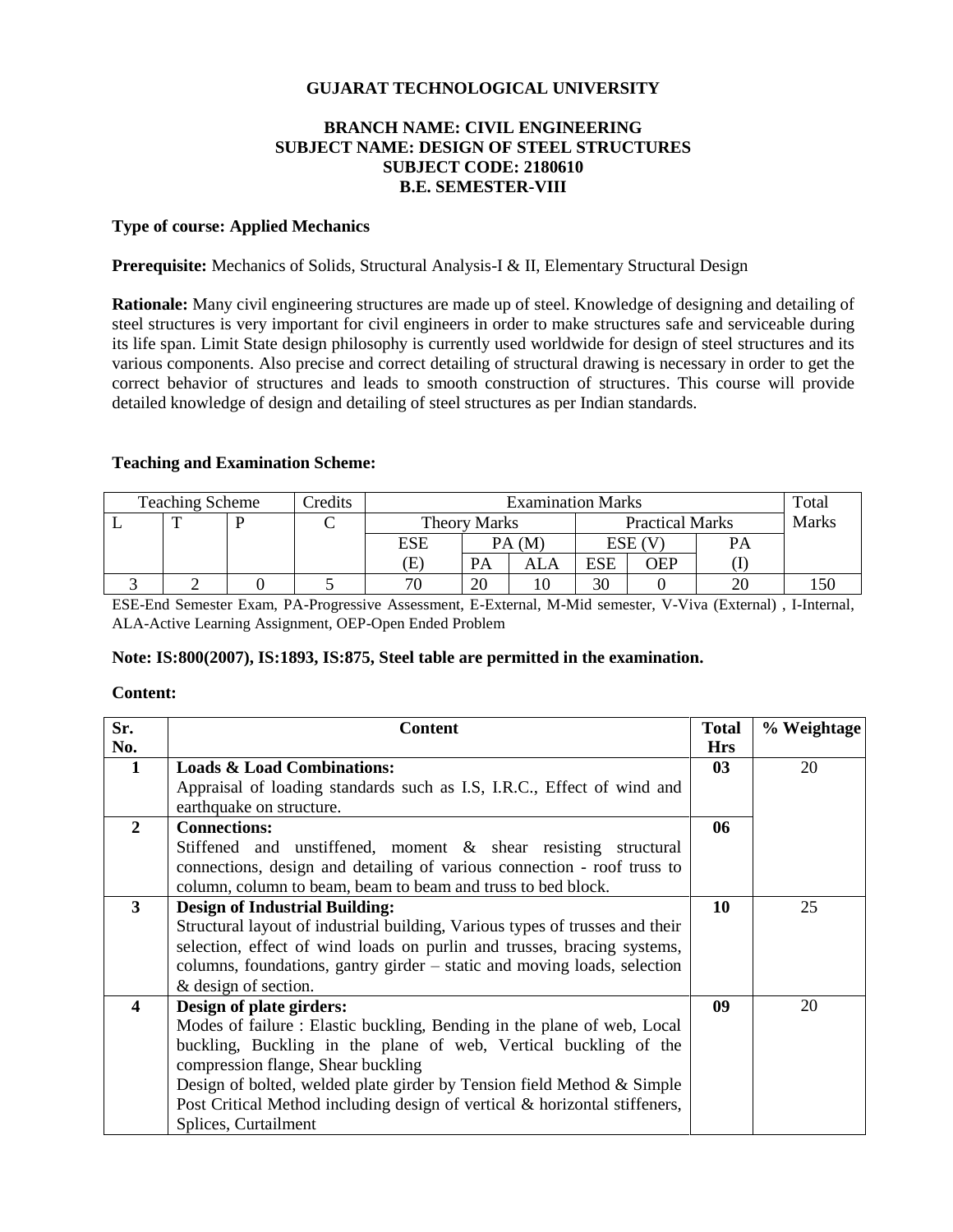| Design of foot-over bridges:                                           | 06 |  |
|------------------------------------------------------------------------|----|--|
| Structural system of through & deck type bridges, design of foot-over  |    |  |
| bridge & its Supporting system.                                        |    |  |
| <b>Plastic Design:</b>                                                 | 08 |  |
| Introduction to plastic method of analysis, Design of continuous beams |    |  |
| and portal frame using plastic design approach.                        |    |  |

## **Suggested Specification table with Marks (Theory):**

| <b>Distribution of Theory Marks</b> |       |         |         |         |         |  |  |
|-------------------------------------|-------|---------|---------|---------|---------|--|--|
| R Level                             | Level | A Level | N Level | E Level | C Level |  |  |
| 05                                  | 15    | 25      | 25      | 25      | 05      |  |  |

# **Legends: R: Remembrance; U: Understanding; A: Application, N: Analyze and E: Evaluate C: Create and above Levels (Revised Bloom's Taxonomy)**

Note: This specification table shall be treated as a general guideline for students and teachers. The actual distribution of marks in the question paper may vary slightly from above table.

#### **Reference Books:**

- 1. N. Subramaniam, Design of Steel Structures, Oxford University Press
- 2. [S. S. Bhavikatti,](http://www.amazon.in/s/ref=dp_byline_sr_book_1?ie=UTF8&field-author=S.+S.+Bhavikatti&search-alias=stripbooks) Design of Steel Structures: By Limit State Method as Per IS: 800-2007, I K International Publishing House Pvt. Ltd
- 3. P. Dayaratnam, "Design of Steel Structures", S. Chand Group
- 4. IS 800:2007, General Construction In Steel Code of Practice, Bureau of Indian Standards, New Delhi.
- 5. IS 875 (Part 1): latest version, Indian Standard Code of Practice for Design Loads (Other than Earthquake) for Buildings and Structures Part 1 Dead Loads - Unit Weights of Building Materials and Stored Materials, Bureau of Indian Standards, New Delhi.
- 6. IS 875 (Part 2): latest version, Indian Standard Code of Practice for Design Loads (Other than Earthquake) for Buildings and Structures Part 2 Imposed Loads, Bureau of Indian Standards, New Delhi.
- 7. IS 875 (Part 3): latest version, Indian Standard Code of Practice for Design Loads (Other than Earthquake) for Buildings and Structures Part 3 Wind Loads, Bureau of Indian Standards, New Delhi.
- 8. IS 875 (Part 4): latest version, Indian Standard Code of Practice for Design Loads (Other than Earthquake) for Buildings and Structures Part 4 Snow Loads, Bureau of Indian Standards, New Delhi.
- 9. IS 875 (Part 5): latest version, Indian Standard Code of Practice for Design Loads (Other than Earthquake) for Buildings and Structures Part 5 Special Loads and Combinations, Bureau of Indian Standards, New Delhi.

#### **Course Outcome:**

After learning the course, the students should be able to:

- 1. prepare structural layout of Industrial steel structures, plate girder, foot-over bridge.
- 2. determine the loads acting on it and identify the typical failure modes.